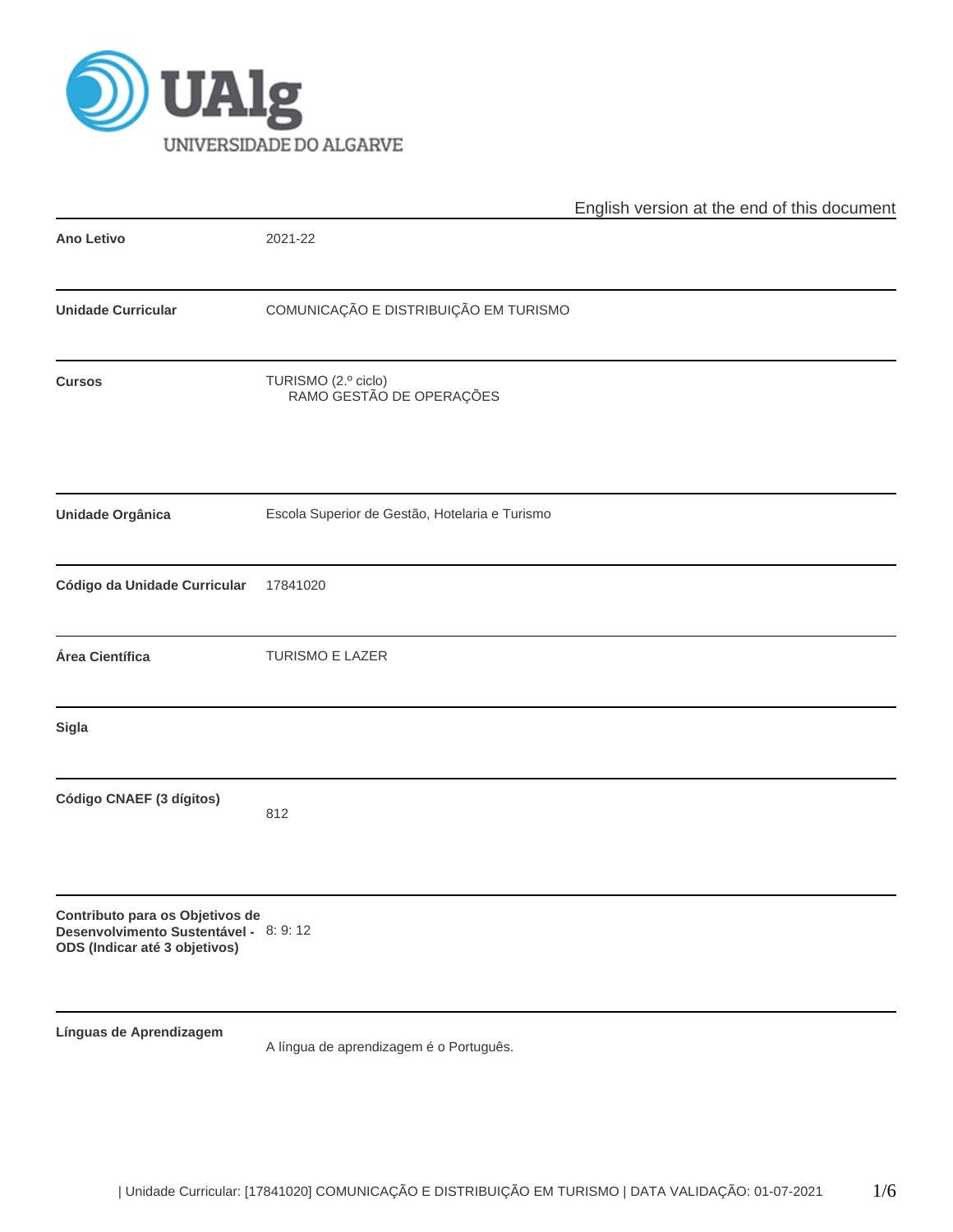

**Modalidade de ensino**

A modalidade de ensino é Presencial ou à Distância.

**Docente Responsável** Maria Margarida Teixeira Custódio dos Santos

| TIPO DE AULA<br><b>DOCENTE</b> | <b>URMAS</b> | <b>TOTAL HORAS DE CONTACTO (*)</b> |
|--------------------------------|--------------|------------------------------------|
|--------------------------------|--------------|------------------------------------|

\* Para turmas lecionadas conjuntamente, apenas é contabilizada a carga horária de uma delas.

| ANO | <b>PERIODO DE FUNCIONAMENTO*</b> | <b>HORAS DE CONTACTO</b> | I HORAS TOTAIS DE TRABALHO | <b>ECTS</b> |
|-----|----------------------------------|--------------------------|----------------------------|-------------|
|     | S2                               | 30TP: 5OT                | 140                        |             |

\* A-Anual;S-Semestral;Q-Quadrimestral;T-Trimestral

## **Precedências**

Sem precedências

## **Conhecimentos Prévios recomendados**

Não existem pré-requisitos para a frequência da unidade curricular.

## **Objetivos de aprendizagem (conhecimentos, aptidões e competências)**

No final da unidade curricular, espera-se que o estudante seja capaz de:

- Compreender as principais dinâmicas e constrangimentos no desenvolvimento e implementação de políticas de distribuição e comunicação;

- Conhecer os principais recursos necessários para a implementação da distribuição e comunicação, quer *online* quer offline;

- Implementar uma estratégia de distribuição e comunicação adequada à organização.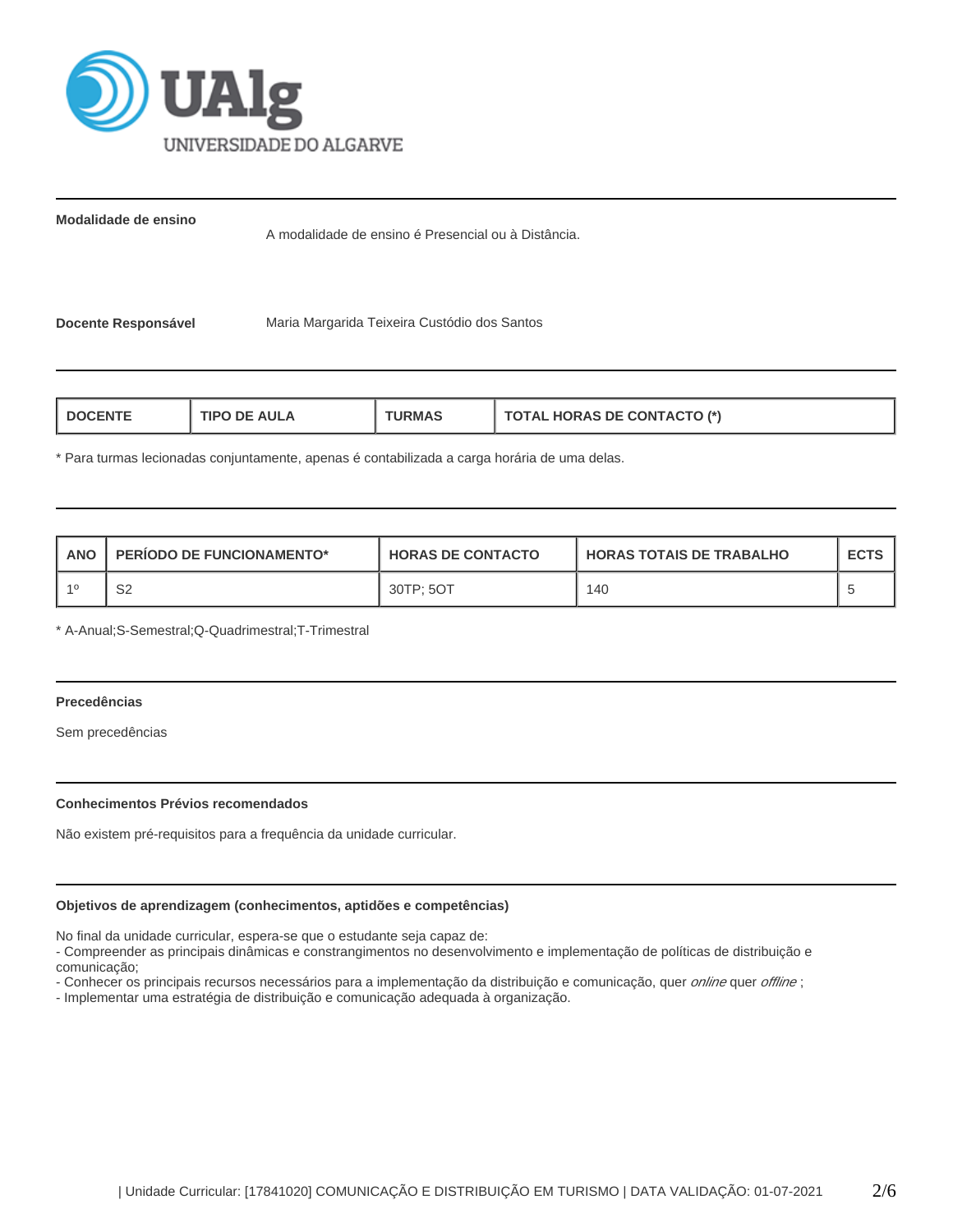

#### **Conteúdos programáticos**

- 1. Distribuição em turismo;
- 1.1 Fundamentos da distribuição em turismo;
- 1.2 Gestão estratégica da distribuição em turismo;
- 2. Comunicação integrada em turismo;
- 3. Marketing digital.

#### **Metodologias de ensino (avaliação incluída)**

A metodologia proposta privilegia o debate, englobado na exposição dos conteúdos programáticos e os estudos de caso. - Componente de Avaliação por Frequência CAF (peso 100%)

- Avaliação da CAF: Trabalho individual 100%
- O estudante tem de cumprir com o dever de assiduidade, não podendo faltar a mais do que 25% das horas de contacto previstas.
- Dispensa de exame: CAF> = 10 valores

- Na época de exame de época normal, de recurso, especial de conclusão de curso ou melhoria de classificação, o resultado do exame corresponde a 100% da nota da UC.

## **Bibliografia principal**

Faustino, P. (2019). Marketing Digital na Prática (5. Ed.). Marcador

Holland, J. & Leslie, D. (2017). Tour operators and operations: development, management and responsibility. Wallingford: CABI.

Kotler, M., Cao, T., Wang, S., Quia, C. (2000). Marketing Strategy in the Digital Age. World Scientific.

Kotler, P.T., Bowen. J. T., Makens, J. & Baloglu, S. (2016). *Marketing for Hospitality and Tourism* (7th Ed.). Harlow: Pearson. Paula, A. N., Zeferino, A., Faustino; P., Gouveia, M., Coutinho, V., & Carvalho, F. (2018). Marketing Digital para Empresas . Perfil Criativo. Romero, I. & Tejada, P. (2020). Tourism intermediaries and innovation in the hotel industry. Current Issues in Tourism, 23:5, 641-653. Stangl, B., & Pesonen, J. (2018). Information and Communication Technologies in Tourism 2018. Springer.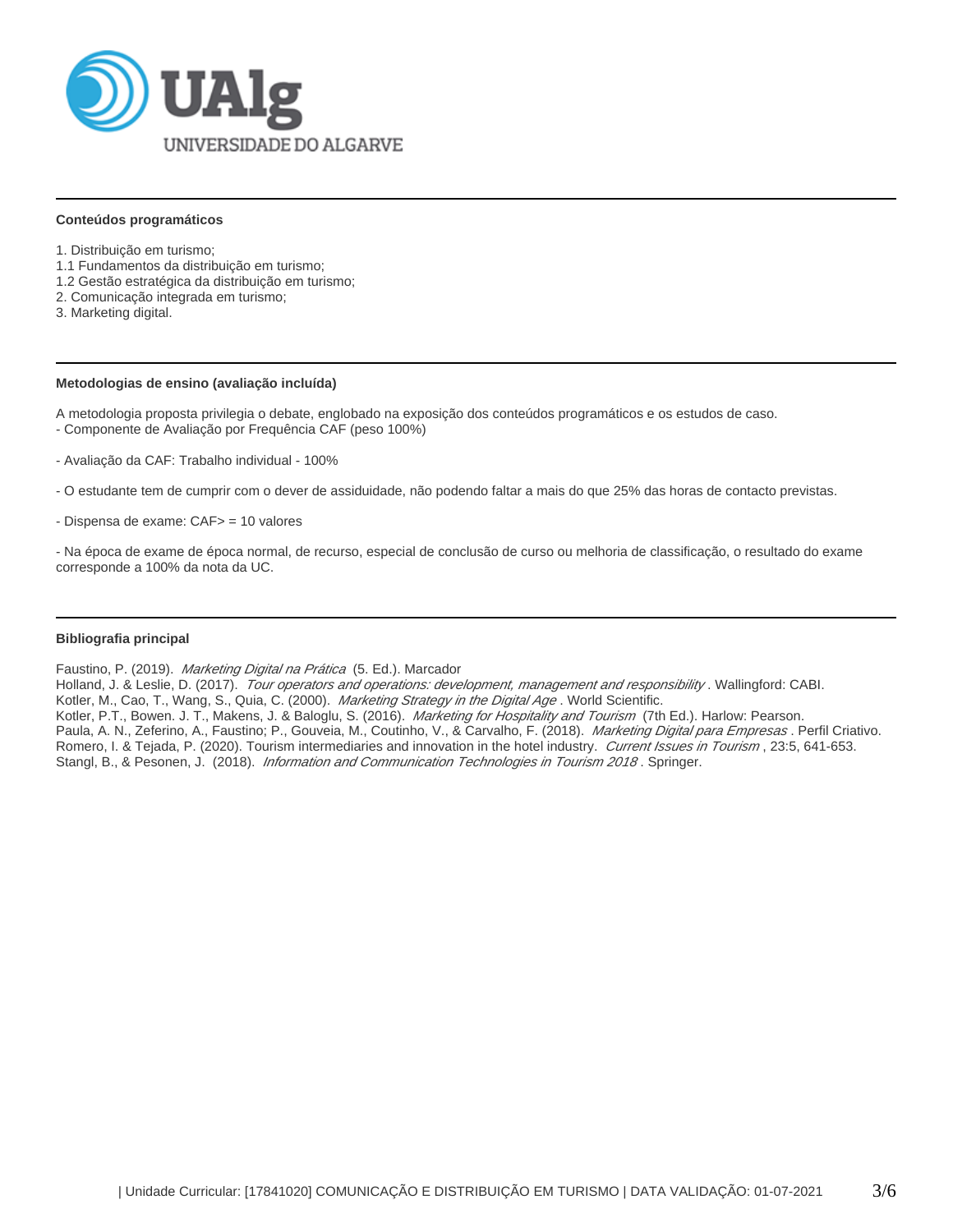

| <b>Academic Year</b>                                                                                   | 2021-22                                                         |
|--------------------------------------------------------------------------------------------------------|-----------------------------------------------------------------|
| <b>Course unit</b>                                                                                     | COMMUNICATION AND DISTRIBUTION IN TOURISM                       |
| <b>Courses</b>                                                                                         | <b>TOURISM</b><br>BRANCH OPERATIONS MANAGEMENT                  |
| <b>Faculty / School</b>                                                                                | SCHOOL OF MANAGEMENT, HOSPITALITY AND TOURISM                   |
| <b>Main Scientific Area</b>                                                                            |                                                                 |
| Acronym                                                                                                |                                                                 |
| <b>CNAEF</b> code (3 digits)                                                                           | 812                                                             |
| <b>Contribution to Sustainable</b><br><b>Development Goals - SGD</b><br>(Designate up to 3 objectives) | 8; 9; 12                                                        |
| Language of instruction                                                                                | The language of instruction is Portuguese.                      |
| <b>Teaching/Learning modality</b>                                                                      | The learning modality is classroom-based and distance learning. |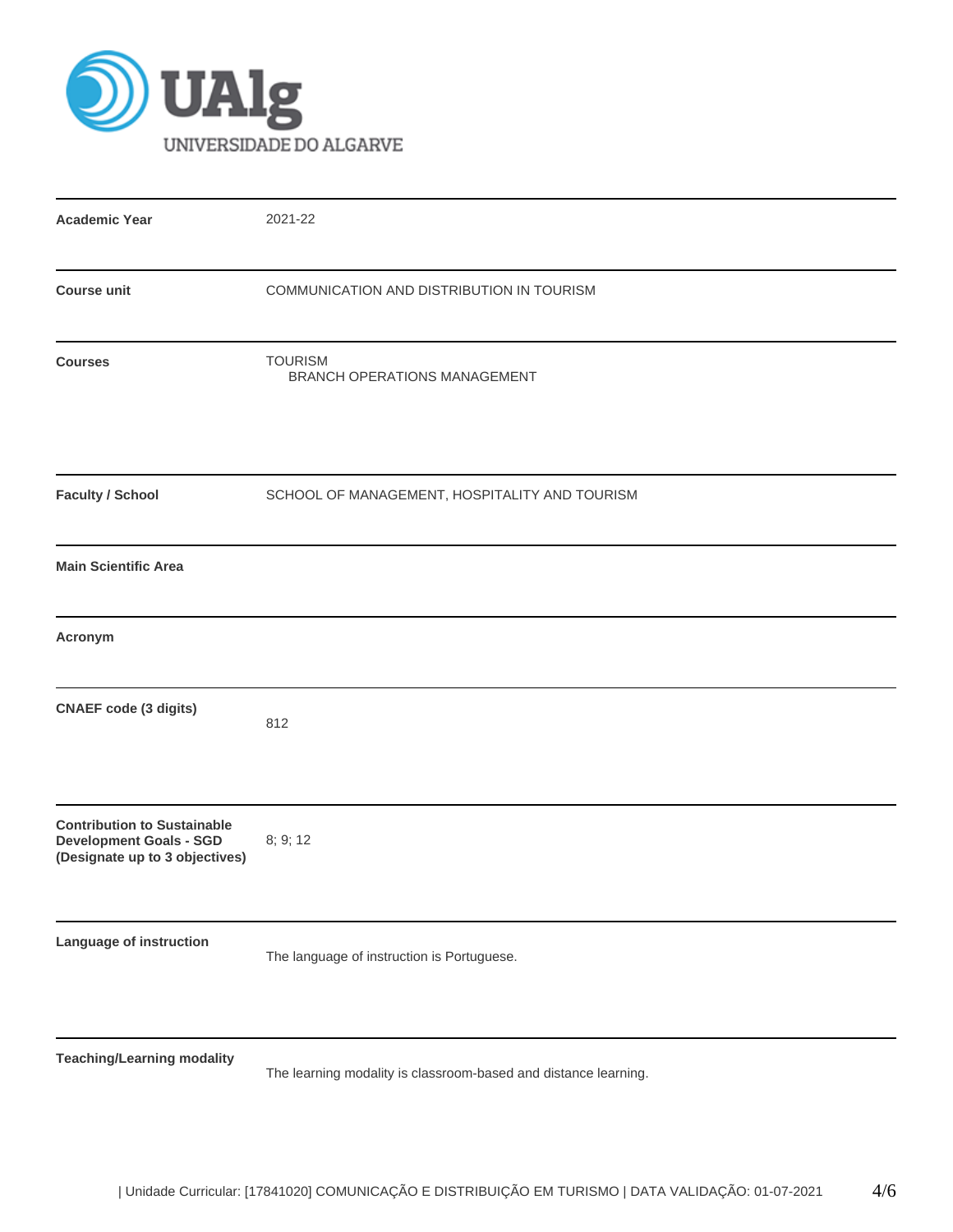

**Coordinating teacher** Maria Margarida Teixeira Custódio dos Santos

| --<br>Teaching<br>ˈstaff | `vpe | ∵ิlasses<br>. | Hours (* |
|--------------------------|------|---------------|----------|
|--------------------------|------|---------------|----------|

\* For classes taught jointly, it is only accounted the workload of one.

| <b>Contact hours</b>                                                                                                  |  |  |  |     |  |    |   | <b>otal</b> |
|-----------------------------------------------------------------------------------------------------------------------|--|--|--|-----|--|----|---|-------------|
|                                                                                                                       |  |  |  | ll( |  | п. | Π |             |
| Theoretical: TD Theoretical and proctical : DL Dractical and Inhoratorial: TC Eiold Work: S. Sominar: E. Training: OT |  |  |  |     |  |    |   |             |

· Theoretical; TP - Theoretical and practical ; PL - Practical and laboratorial; TC - Field Work; S - Seminar; E - Training; OT Tutorial; O - Other

#### **Pre-requisites**

no pre-requisites

## **Prior knowledge and skills**

There are no pre-requirements for the frequency of curricular unit.

# **The students intended learning outcomes (knowledge, skills and competences)**

At the end of the curricular unit, it is expected that the student is able to:

- Understand the main dynamics and constraints in the development and implementation of distribution and communication policies;
- Know the main resources needed for the implementation of distribution and communication, whether online or offline;
- Implement a proper distribution and communication strategy.

## **Syllabus**

- 1. Distribution in tourism;
- 1.1 Fundamentals of distribution in tourism;
- 1.2 Strategic management of distribution in tourism;
- 2. Integrated communication in tourism;
- 3. Digital marketing.